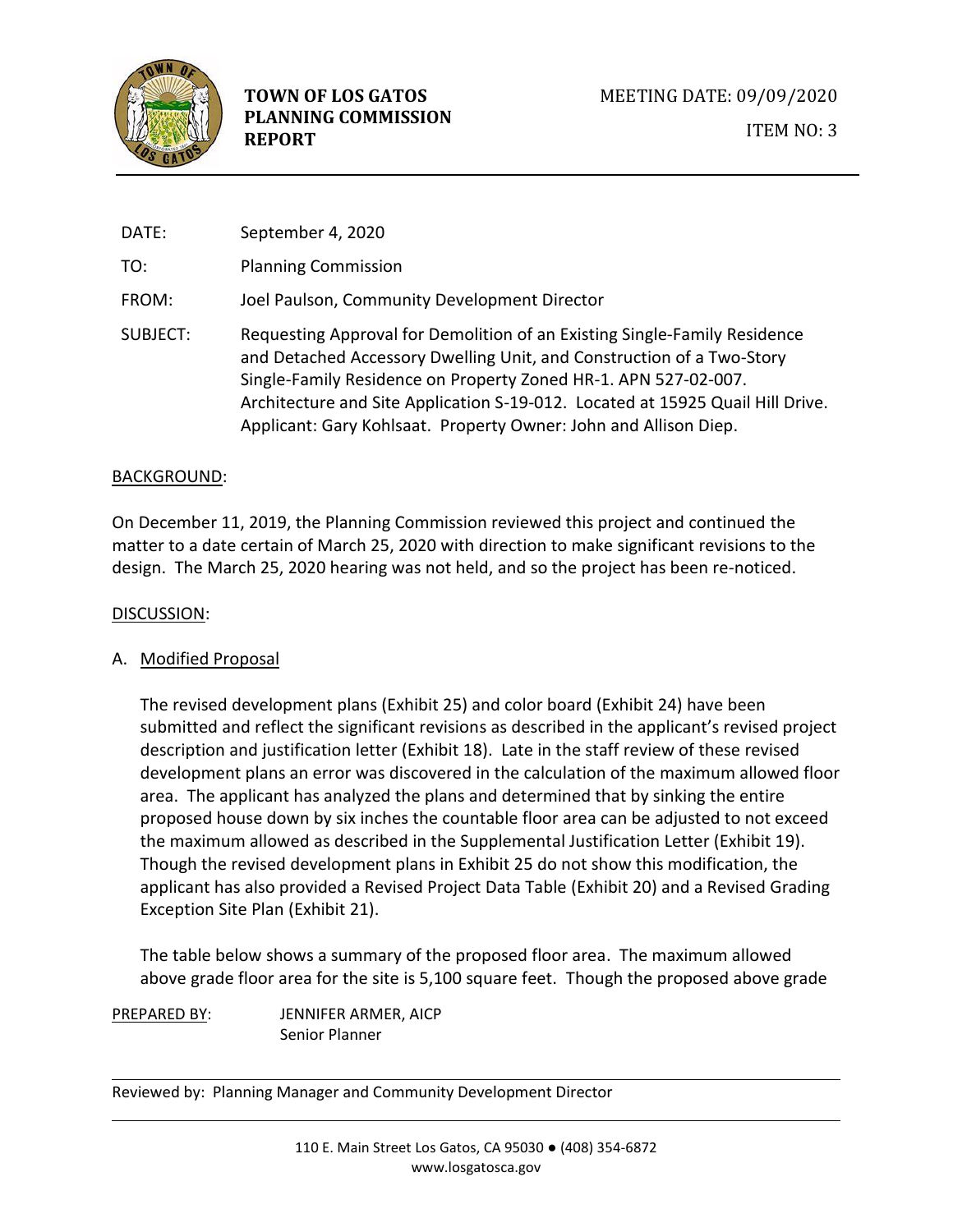# PAGE **2** OF **5** SUBJECT: 15925 Quail Hill Drive/S-19-012 DATE: September 4, 2020

# DISCUSSION (continued):

square footage is still proposed at the maximum allowed as it was in the previously proposed project, the extent of the requested exceptions, including overall height, has been reduced as described below.

| <b>Floor Area Summary</b> |                       |                                           |                          |       |  |  |  |  |  |  |
|---------------------------|-----------------------|-------------------------------------------|--------------------------|-------|--|--|--|--|--|--|
| <b>Floor</b>              | <b>Above Grade</b>    | <b>Excluded from Countable Floor Area</b> | <b>Total</b>             |       |  |  |  |  |  |  |
|                           | <b>Square Footage</b> | <b>Below-grade</b>                        | Up to 400 Square         |       |  |  |  |  |  |  |
|                           |                       | <b>Square Footage</b>                     | <b>Footage of Garage</b> |       |  |  |  |  |  |  |
| <b>Upper Floor</b>        | 2,709                 | 0                                         | 0                        | 2,709 |  |  |  |  |  |  |
| Main Floor                | 2,391                 | 1,247                                     | 0                        | 3,638 |  |  |  |  |  |  |
| Lower Floor               | 0                     | 2,258                                     | 16                       | 2,274 |  |  |  |  |  |  |
| (Garage)                  |                       |                                           |                          |       |  |  |  |  |  |  |
| <b>Total</b>              | 5,100                 | 3,505                                     | 16                       | 8,621 |  |  |  |  |  |  |

# B. Architectural Consultant Review

The Town's Consulting Architect has reviewed the revised plans and provided a third report (Exhibit 22) with minor revisions recommended. A response from the applicant to the Consulting Architect's recommendations is included as Exhibit 23 with details of how the concerns will be addressed through landscaping.

# C. Exceptions

The exception previously requested for overall height is no longer necessary for the proposed project, as the revised design meets the maximum height limitations. Exceptions are requested in this proposal for retaining walls over five feet tall (up to seven feet in height, where the previous proposal requested up to 10 feet in height) adjacent to the garage, and at the rear of the proposed outdoor patio. Exceptions requested for cut and fill also remain and are shown in the table below and in the Revised Grading Exception Site Plan (Exhibit 21). These exceptions all take into consideration the proposal to lower the floor level by six inches to reduce the total above grade floor area.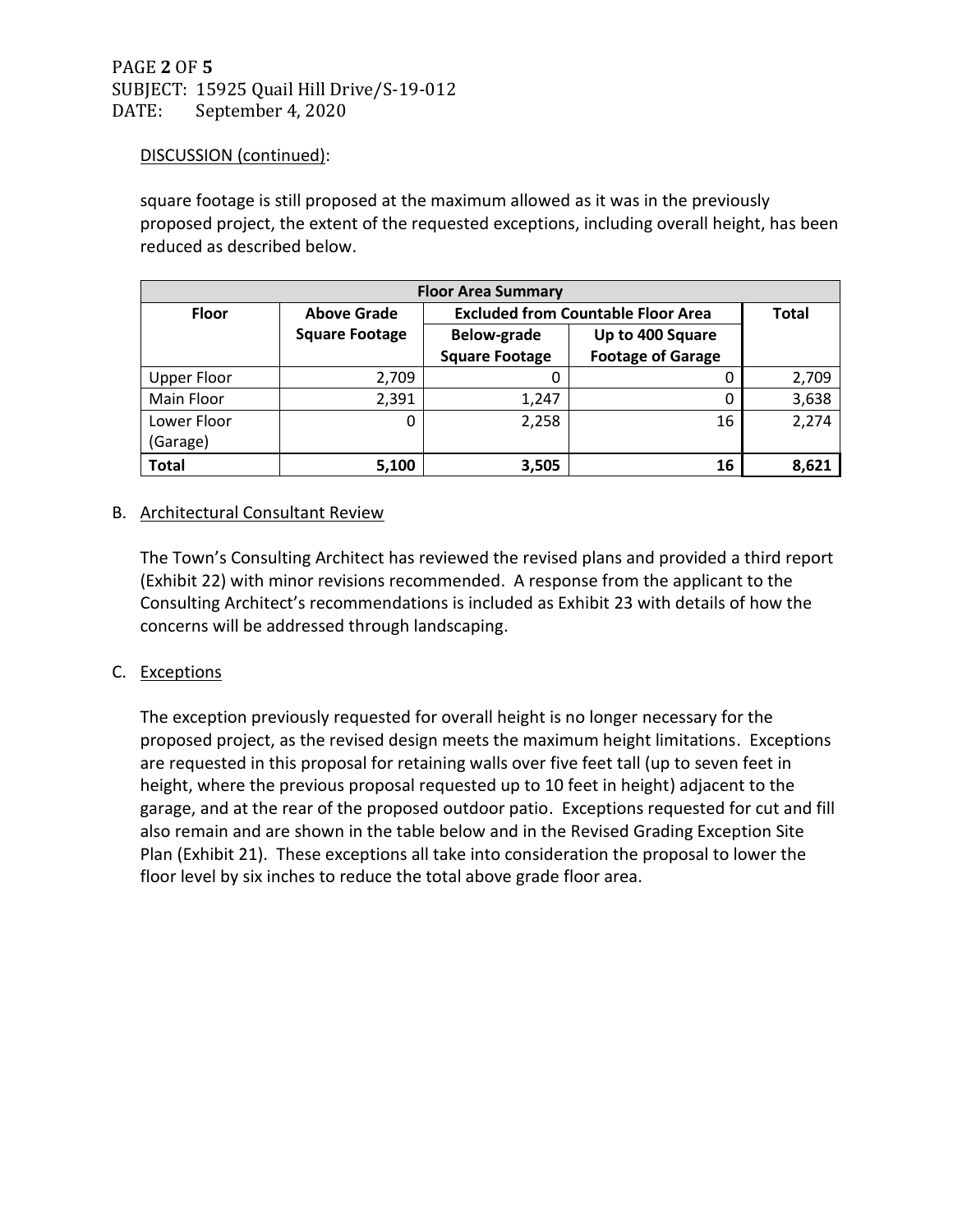# PAGE **3** OF **5** SUBJECT: 15925 Quail Hill Drive/S-19-012 DATE: September 4, 2020

### DISCUSSION (continued):

| Maximum Graded Cuts and Fills - HDS&G         |                           |           |          |                            |           |           |  |  |  |
|-----------------------------------------------|---------------------------|-----------|----------|----------------------------|-----------|-----------|--|--|--|
|                                               | Maximum Cut Depths (feet) |           |          | Maximum Fill Depths (feet) |           |           |  |  |  |
|                                               | Allowed                   | Previous  | Current  | Allowed                    | Previous  | Current   |  |  |  |
|                                               |                           | Proposal  | Proposal |                            | Proposal  | Proposal  |  |  |  |
| House Footprint (areas                        |                           | <b>NA</b> | NA       | 3                          | <b>NA</b> | <b>NA</b> |  |  |  |
| with no below-grade                           | $8*$                      |           |          |                            |           |           |  |  |  |
| square footage)*                              |                           |           |          |                            |           |           |  |  |  |
| House Footprint (areas                        |                           | 29.7      | 22.8     | 3                          | $\Omega$  | ŋ         |  |  |  |
| with below-grade                              | No Limit                  |           |          |                            |           |           |  |  |  |
| square footage)                               |                           |           |          |                            |           |           |  |  |  |
| Driveway                                      |                           | 9.3       | 8.5      | 3                          | 3.4       | 1.6       |  |  |  |
|                                               | 4                         |           |          |                            |           |           |  |  |  |
| Site Work                                     |                           | 8.1       | 8.5      | 3                          | 1         | 5.5       |  |  |  |
|                                               |                           |           |          |                            |           |           |  |  |  |
| * – Excludes below-grade square footage       |                           |           |          |                            |           |           |  |  |  |
| <b>Bold</b> – requires exception to the HDS&G |                           |           |          |                            |           |           |  |  |  |

### CONCLUSION:

#### A. Summary

The applicant is requesting approval of an Architecture and Site application for demolition of an existing single-family residence and detached ADU and construction of a new singlefamily residence with exceptions for retaining wall heights and cut and fill depths.

# B. Recommendation

Based on the analysis above, staff recommends approval of the Architecture and Site application, based on the revised findings and considerations (Exhibit 17) and with the revised recommended conditions of approval (Exhibit 16). If the Planning Commission finds merit with the proposed project, it should:

- a. Find that the project is Categorically Exempt pursuant to the adopted Guidelines for the Implementation of the California Environmental Quality Act, Section 15303: New Construction or Conversion of Small Structures (Exhibit 17);
- b. Make the findings as required by Section 29.10.09030 (e) of the Town Code for the demolition of an existing structure (Exhibit 17);
- c. Make the findings as required by Section 29.10.330 of the Town Code for the demolition of an existing accessory dwelling unit (Exhibit 17);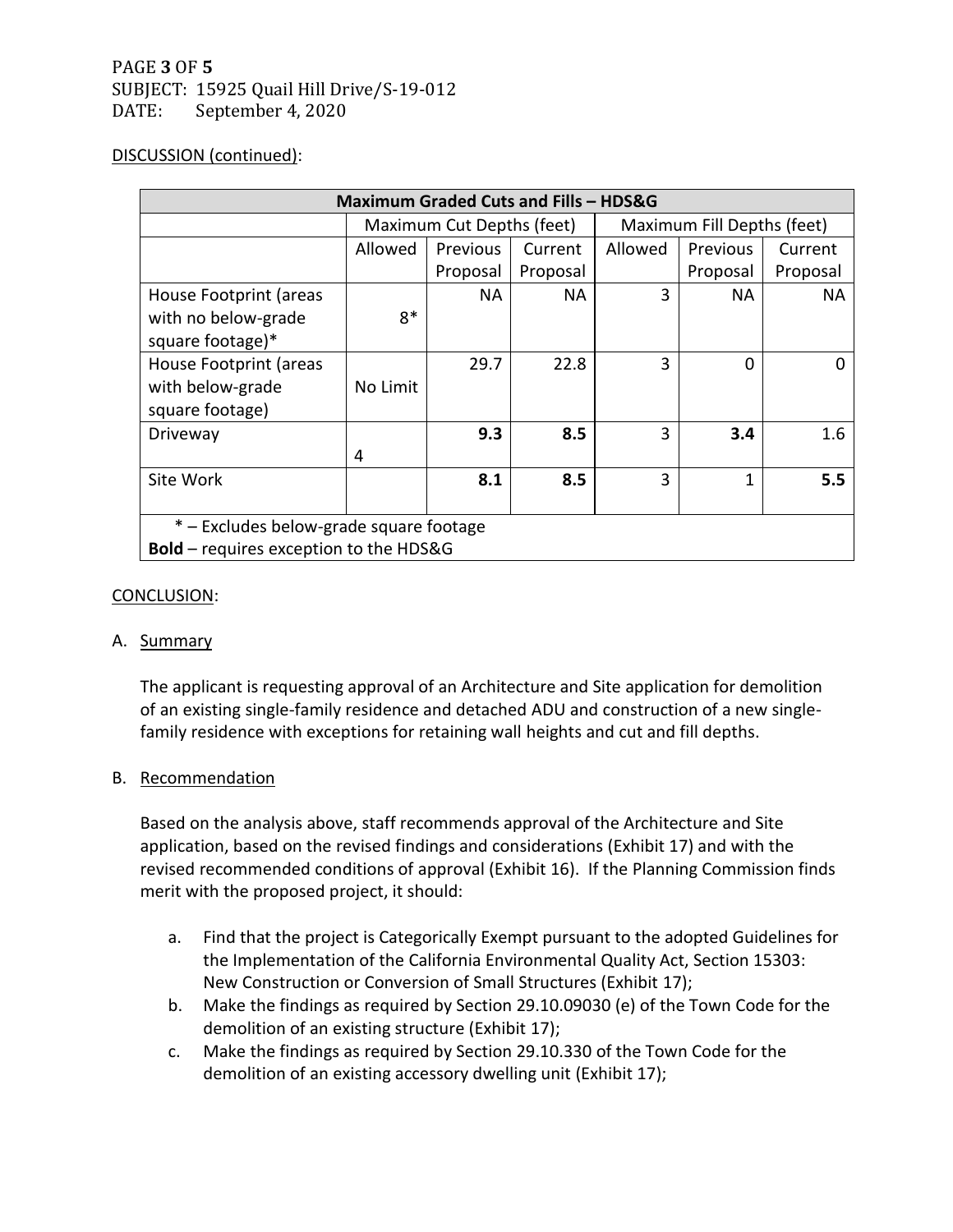## CONCLUSION (continued):

- d. Make the required finding that the cut and fill depth, and retaining wall height exception requests are appropriate and the project otherwise complies with the Hillside Development Standards and Guidelines (Exhibit 17);
- e. Make the finding that the project complies with the Hillside Specific Plan (Exhibit 17);
- f. Make the considerations as required by Section 29.20.150 of the Town Code for granting approval of an Architecture and Site application (Exhibit 17); and
- g. Approve Architecture and Site application S-19-012 with the conditions contained in Exhibit 16 and development plans attached as Exhibit 25; or

# C. Alternatives

Alternatively, the Commission can:

- 1. Approve the application with additional and/or modified conditions;
- 2. Continue the matter to a date certain with specific direction; or
- 3. Deny the application.

## EXHIBITS:

Previously received with December 11, 2019 Staff Report:

- 1. Location Map
- 2. Required Findings and Considerations
- 3. Recommended Conditions of Approval
- 4. Project Description
- 5. Materials Board
- 6. Letter of Justification, dated November 21, 2019
- 7. Consulting Architect's Report, received March 26, 2019
- 8. Applicant's Response to Consulting Architect's Report, dated May 22, 2019
- 9. Applicant's Response to Consulting Architect's Recommendations, dated November 20, 2019
- 10. Consulting Architect's Second Report, received November 7, 2019
- 11. Consulting Arborist Report, dated April 18, 2019
- 12. Applicant's neighbor outreach efforts
- 13. Public comments received by 11:00 a.m., Friday, December 6, 2019
- 14. Development Plans

# Previously received with December 11, 2019 Addendum Report:

15. Correspondence from the Applicant